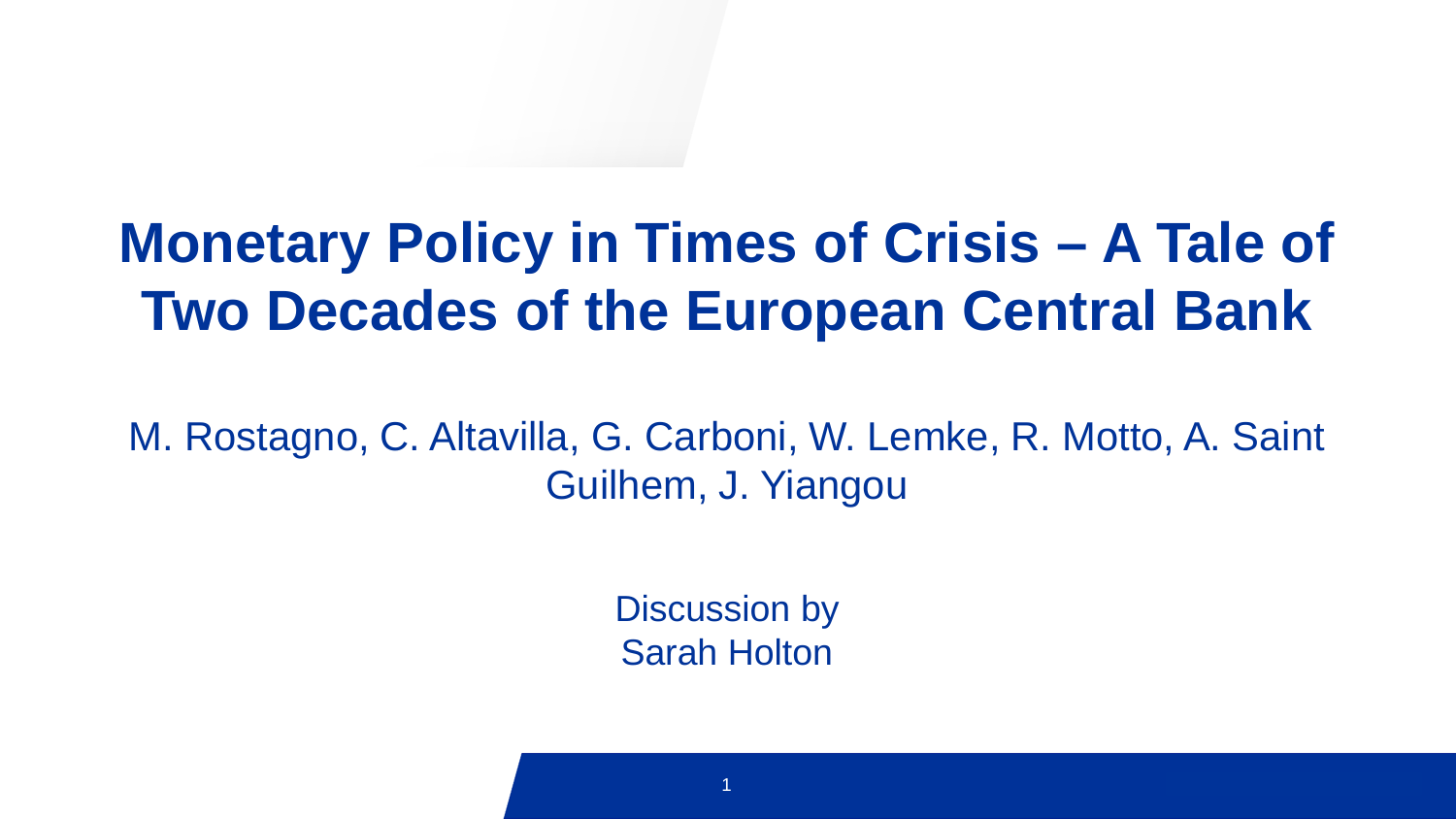• Provides an interesting and clear narrative matched with technical rigour

• Essential reading for experts and non-experts alike

• Excellent overview of a turbulent and challenging time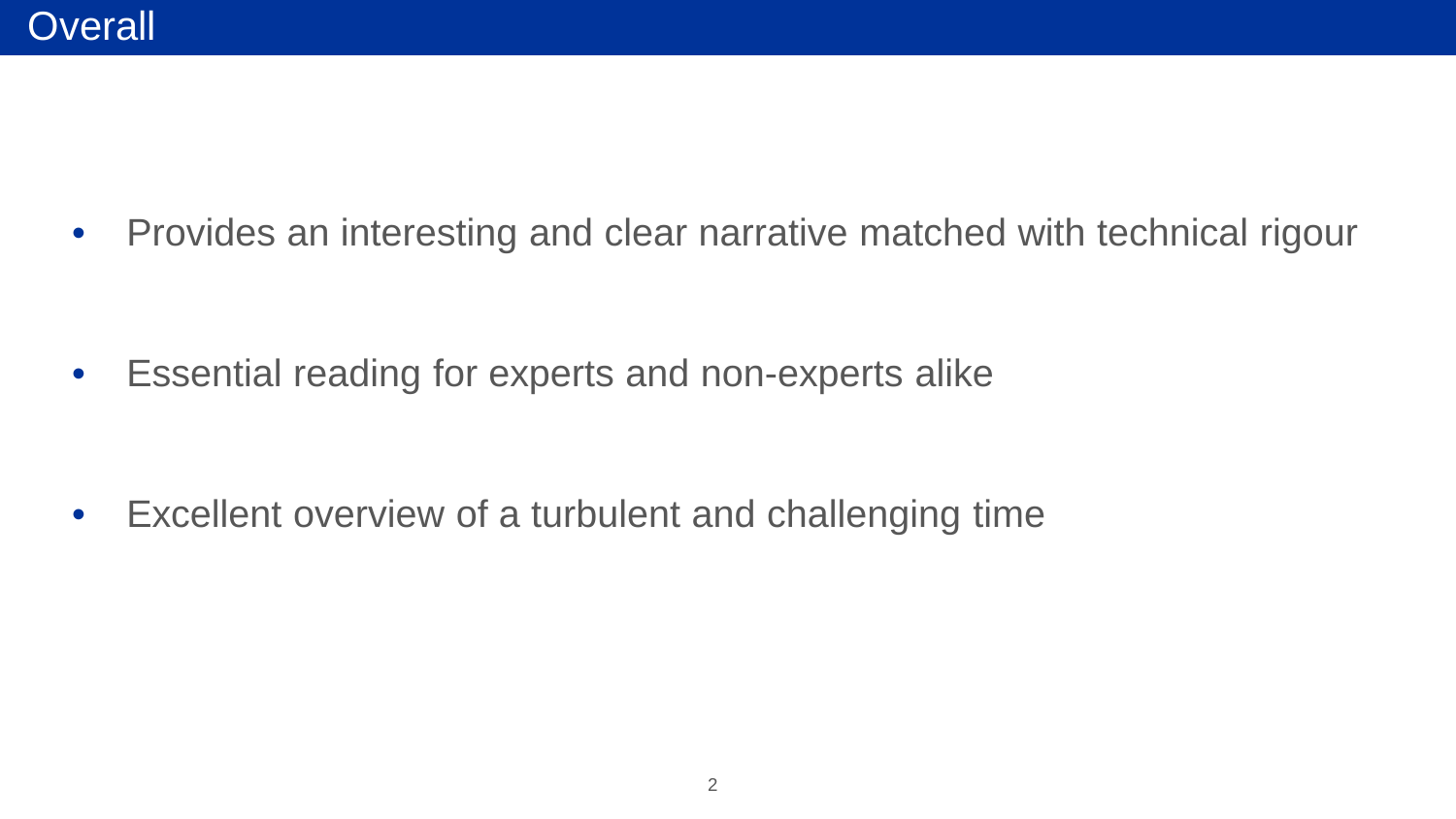• Provides an interesting and clear narrative matched with technical rigour

• Essential reading for experts and non-experts alike

• Excellent overview of a turbulent and challenging time

"*To study history means submitting yourself to chaos, but nevertheless retaining your faith in order and meaning*"

~Herman Hesse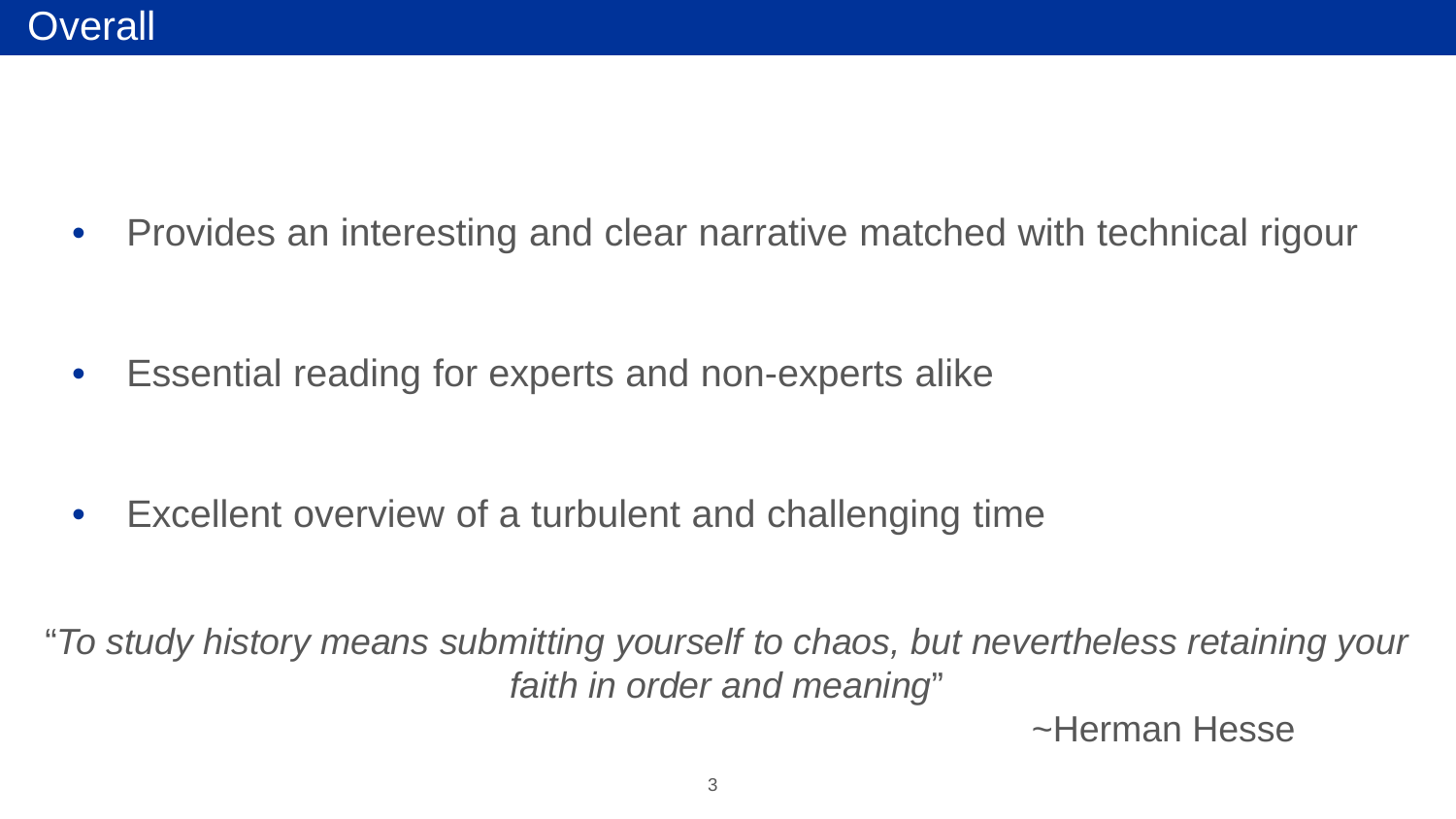*["Clear, consistent and engaging: ECB monetary policy](https://www.ecb.europa.eu/pub/pdf/scpops/ecb.op274%7E9aca14e6f6.en.pdf?aae9db95b9b780b85c4af2f393bc3556)  communication in a changing world"* 

Occasional Paper Series 274, European Central Bank

- Monetary policy communication has two broad aims:
	- To enhance transparency, credibility and trust
	- To boost the **effectiveness of monetary policy** by influencing the expectations of financial markets, firms and households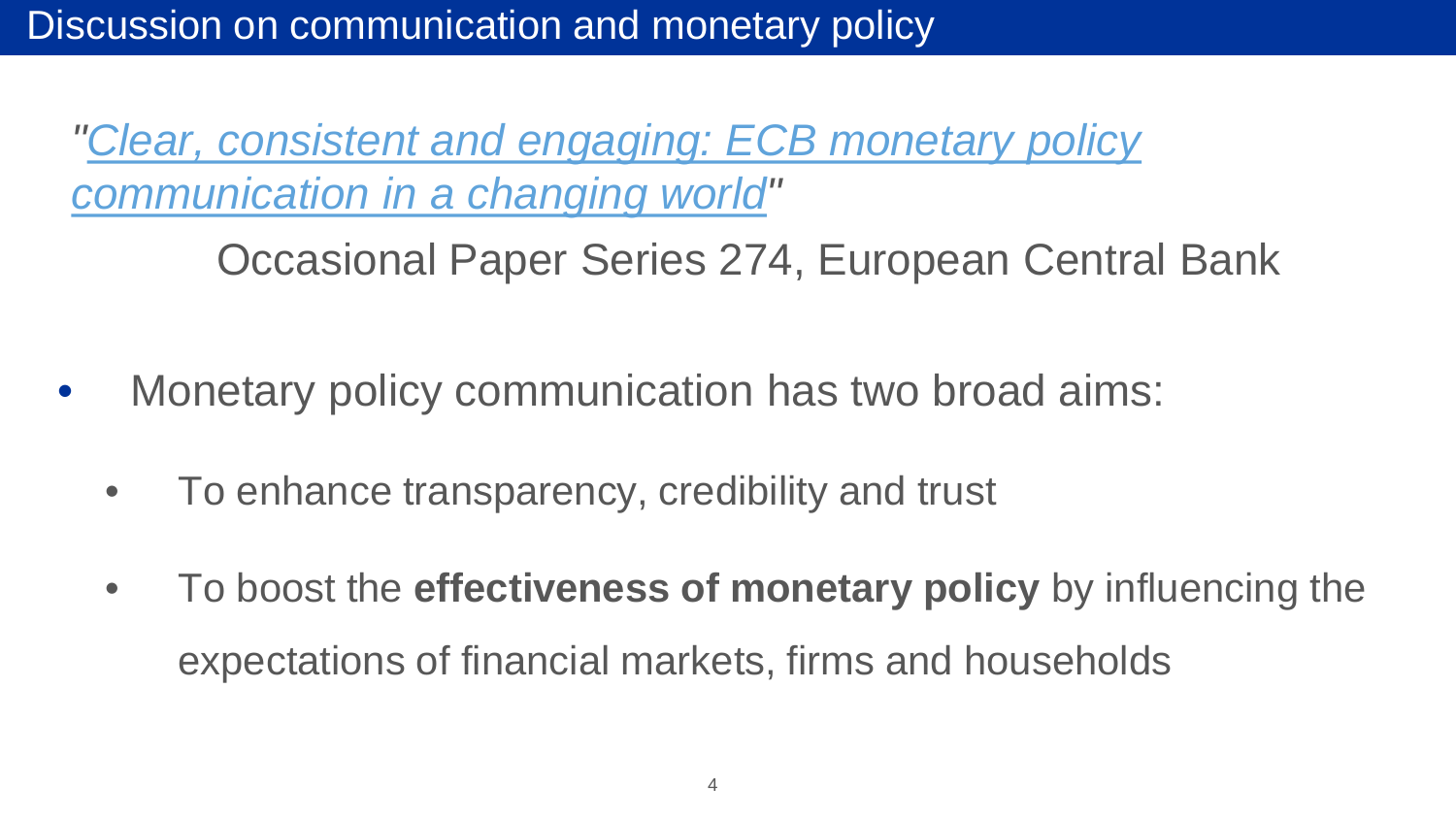"*pointed communication expressing the Governing Council's concerns about outbursts of inflation caused the forward curve to adjust in directions that delivered much of the restriction needed to counter those price pressures, even as the reaction in the policy rate was muted*"

~ Monetary Policy in Times of Crisis

- Analysis shows that **forward guidance** was successful in the coordinating **investor expectations** in the market
- There is little mention of **communicating with households, firms and the broader public**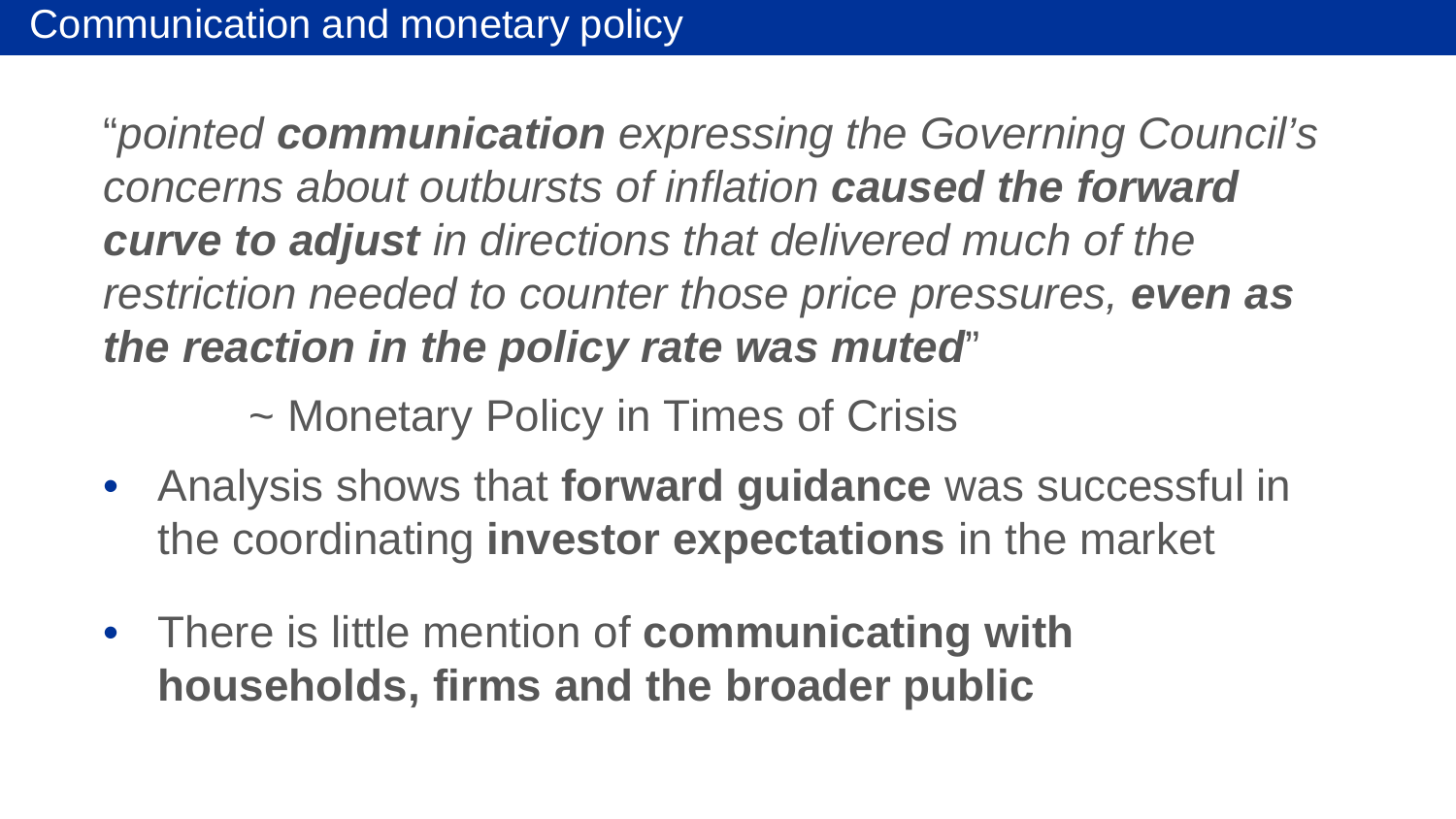"*pointed communication expressing the Governing Council's concerns about outbursts of inflation caused the forward curve to adjust in directions that delivered much of the restriction needed to counter those price pressures, even as the reaction in the policy rate was muted*"

~ Monetary Policy in Times of Crisis

•<br>"Furnsystem's communication policies and tools have focuse the cyclem coordinations in power can be concerned to improve<br>nart audiances but there is **sizeable scope to impro**v • There is little mention of **communicating with**  *"Eurosystem's communication policies and tools have focused on expert audiences, but there is sizeable scope to improve communication with the wider public"*

**ECR Occasional paper on monetary proportional** ~ECB Occasional paper on monetary policy communication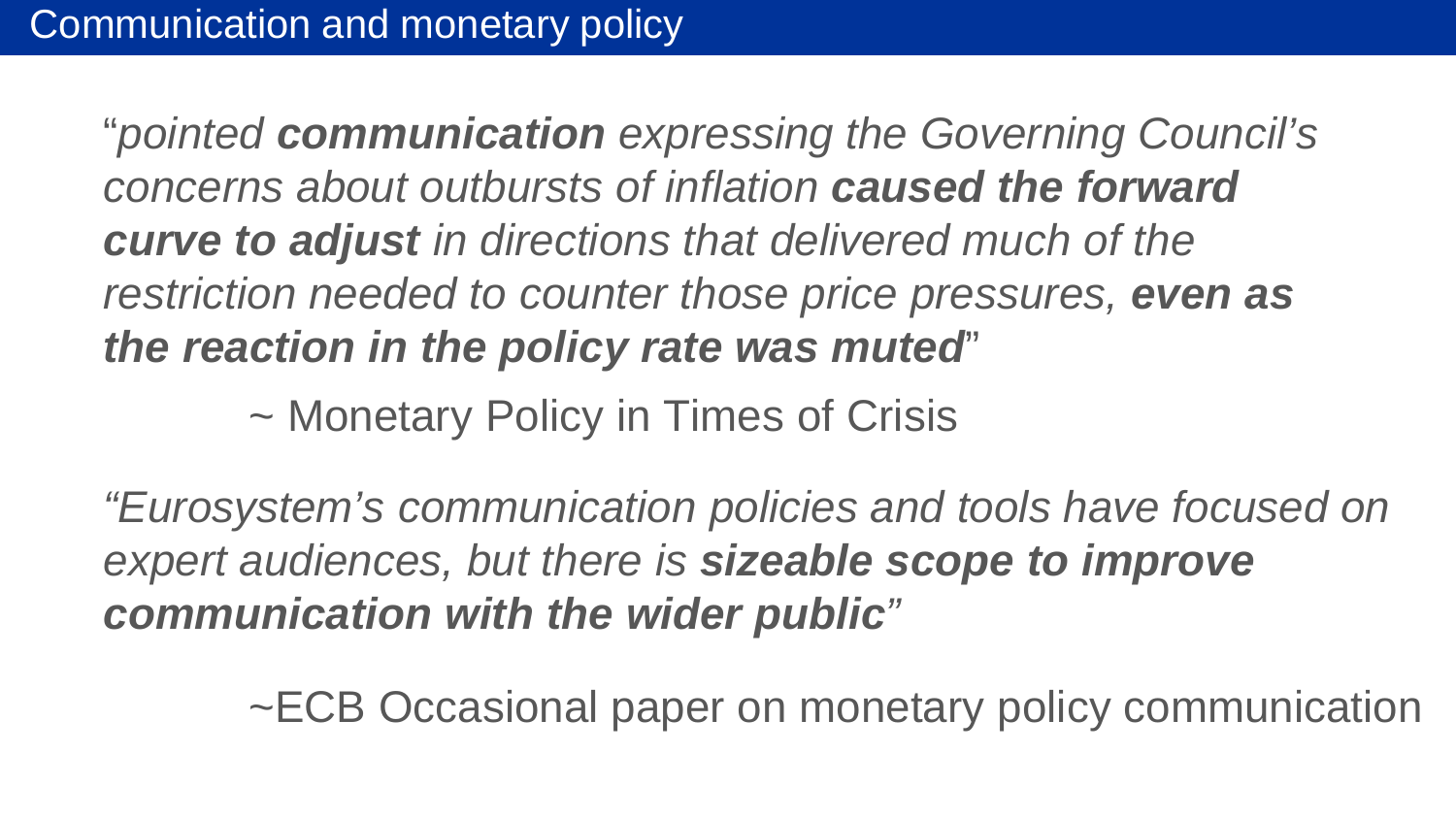## Communication and monetary policy: survey of former policy makers





Source: "Monetary Policy Communication: Perspectives from Former Policy Makers at the ECB", Ehrmann, Holton, Kedan and Phelan, Forthcoming ECB working paper. Notes: Survey of all 46 remaining former Governing Council members with 59% response rate.

Left chart shows responses to: "With regard to the effectiveness of monetary policy, how important is it to communicate with different audience groups?". Index is the percentage of respondents reporting on the importance of objectives weighted by the level of importance attached to each. If all respondents answered 'extremely important' the index would be 1; 'very important' the index would be 0.75; 'important' the index would be 0.5; 'somewhat important' the index would be 0.25; and if all respondents reported 'not important at all' the index would be 0.

would be 1; 'some room for improvement' the index would be 0.5; and if all respondents reported 'a lot of room for improvement' the index would be 0. Right chart shows responses to: "In terms of increasing understanding of monetary policy, how would you rate current communication with each audience in the euro area?" Index is the weighted percentage of respondents reporting on the adequacy of communication with each audience. If all respondents answered 'currently adequate' the index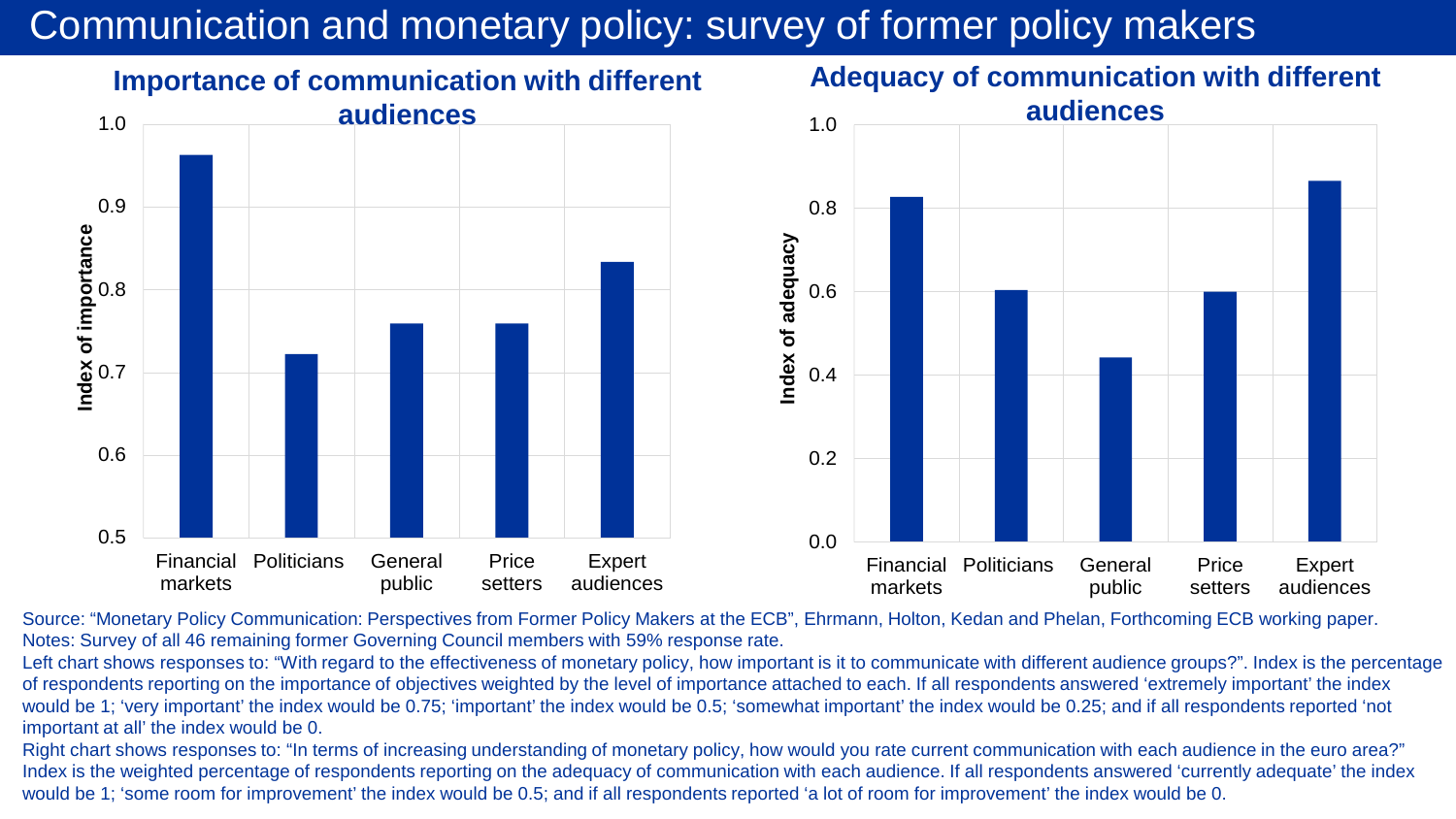- How important is it to communicate with beyond financial markets and experts for the effectiveness of policy?
	- Households and firms tend to show rational inattention and can have disperse or inaccurate inflation expectations
		- Some assert that households and firms expectations matter little [Rudd \(2021\)](https://www.federalreserve.gov/econres/feds/files/2021062pap.pdf)
		- On the other hand, other literature shows that expectations about the broad inflation regime and economy are important [Andrade et al \(2020\)](https://cepr.org/active/publications/discussion_papers/dp.php?dpno=14905)
- How can communication with the public be improved upon?
	- Agents can react in unexpected ways to news about inflation and so, to influence economic behaviour in the desired manner, central bank communication should also focus on the desired broad economic and labour market outcomes [Candia et al. \(2020\)](https://www.nber.org/papers/w27800)
	- People can incorporate information about employment and broad economic developments into decision-making more easily than information about instruments Angeletos [and Sastry \(2021\)](https://academic.oup.com/qje/article/136/4/2467/6039349?login=true)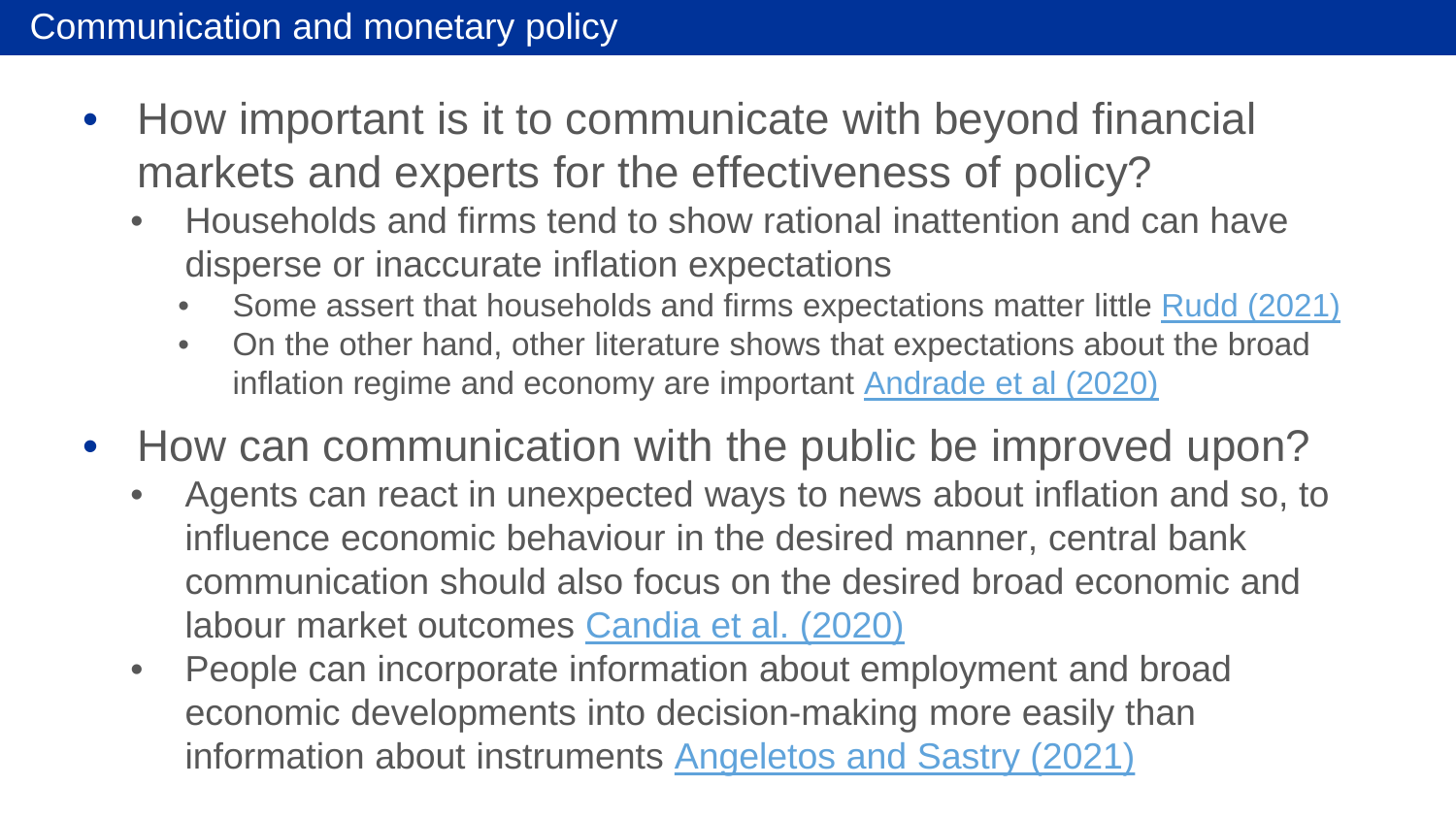• How important is it to communicate with beyond financial markets and experts for the effectiveness of policy?

• How can communication with the public be improved upon?

Darticular challenges for the euro area? lational original good of the ban Particular challenges for the euro area?...